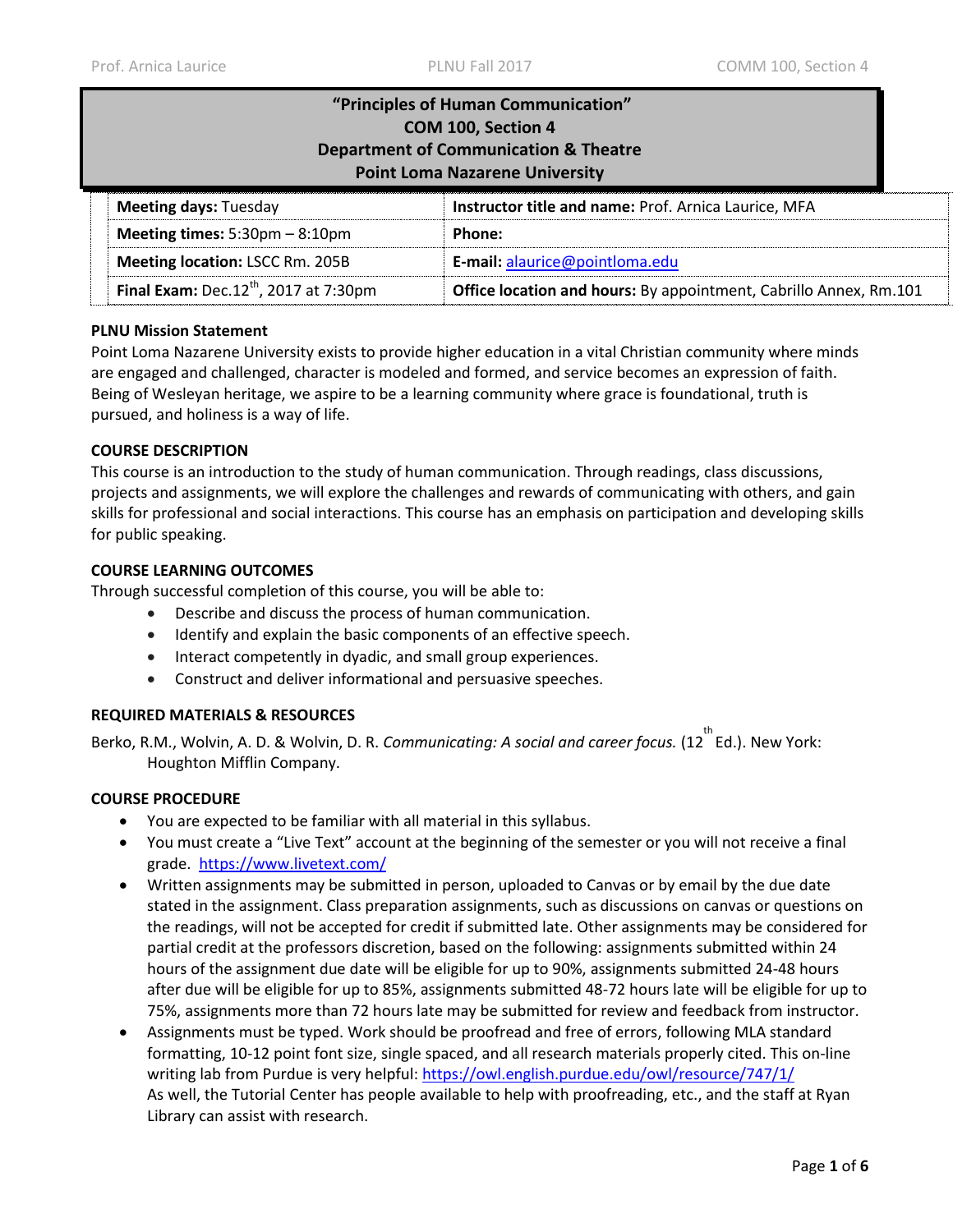- **You must take both the mid-term and final exam.** A failure to complete either of these is grounds for failure in the class regardless of point totals. You must complete all the course assignments in order to pass the class.
- **You must be ready to give your speech on the date you are assigned to speak.** It is your responsibility to know this date. *If you are not present on the assigned speaking day, you may receive a failing grade for the speech.* If you are late to class on a speech day you jeopardize partial credit for your speech.
- Each student is required to dress in a professional manner when presenting speeches. More detail will be given in class in advance of presentations.
- Each speech will be evaluated based on several criteria that the instructor will go over in class before presentations. The grading rubric will be available on the Canvas class site as well.

# **CLASS ASSIGNMENTS & GRADING BREAKDOWN**

Your grade for the course will be based on the following breakdown:

| 15% | Class Preparation, Attendance &<br>Participation | Short assignments, quizzes and discussions on<br>Canvas will be used to engage with assigned<br>readings and promote greater student<br>involvement in classroom learning. As well<br>attendance will be factored into this grade this<br>part of the grade.                                                                                                                                        |  |
|-----|--------------------------------------------------|-----------------------------------------------------------------------------------------------------------------------------------------------------------------------------------------------------------------------------------------------------------------------------------------------------------------------------------------------------------------------------------------------------|--|
| 15% | <b>Group Presentation</b>                        | Students will work in small groups to prepare<br>and give a presentation for the class on an<br>approved topic. An outline of the presentation<br>must be submitted in advance. A brief response<br>paper will follow. This assignment will help<br>prepare students for their individual speeches as<br>well as provide opportunity to practice aspects<br>of communication learned in the course. |  |
| 20% | Informative Speech                               | Students will prepare and present an<br>informative speech to the class. Topics must be<br>approved at least two weeks before speech is<br>scheduled. An outline of the presentation must<br>be provided to instructor before presentation. A<br>brief response is due by the following class, as<br>will be outlined in class, providing self-<br>assessment of your speech.                       |  |
| 20% | Persuasive Speech                                | Students will prepare and present a persuasive<br>speech to the class. Topics must be approved at<br>least two weeks before speech is scheduled. An<br>outline of the presentation must be provided to<br>instructor before presentation. A brief response<br>is due by the following class, as will be outlined<br>in class, providing self-assessment of your<br>speech.                          |  |
| 15% | Mid Term                                         | The midterm exam for this course is tentatively<br>scheduled for Oct.17 <sup>th</sup> during class.                                                                                                                                                                                                                                                                                                 |  |
| 15% | <b>Final Exam</b>                                | The final exam for this course is scheduled for<br>7:30pm on Tuesday December 12th, 2017.                                                                                                                                                                                                                                                                                                           |  |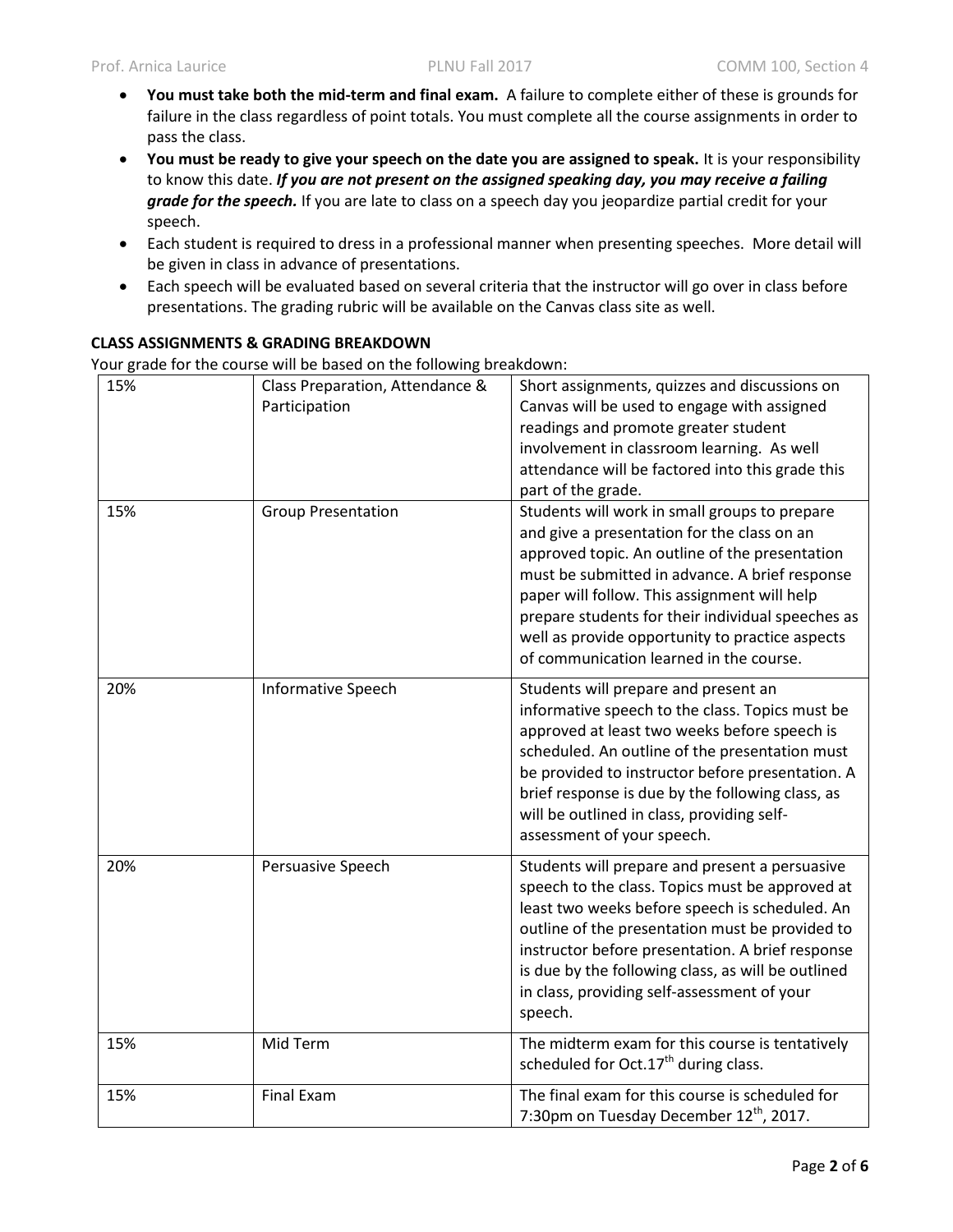#### **ASSESSMENT & GRADING**

#### **According to PLNU policy, the Grade Scale is as follows: (% to Letter):**

| $93-100\% = A$  | $73-76\% = C$   |
|-----------------|-----------------|
| $90-92\% = A$   | $70-72\% = C$   |
| $87-89\% = B+$  | $67-69\% = D+$  |
| $83 - 86\% = B$ | $63-66\% = D$   |
| $80 - 82\% = B$ | $60 - 62\% = D$ |
| $77-79\% = C+$  | $0-59\% = F$    |

Some assignment for this course will be graded as complete/incomplete while others may receive a point value based on provided rubric and assignment information. These will then be weighted into the overall Grading Breakdown as provided above. Canvas will reflect completed portions of the Grading Breakdown but will not account for assignments that have not been graded yet (for example Attendance & Participation and Final Exam grades will not be entered until the end of the semester). You can speak with the instructor at any time if you have questions about your standing in the course. Your mid semester and final letter grade for the course will be submitted through the PLNU Portal.

# **PLNU ATTENDANCE AND PARTICIPATION POLICY**

Regular and punctual attendance at all classes is considered essential to optimum academic achievement. If the student is absent from more than 10 percent of class meetings, the faculty member can file a written report which may result in de-enrollment. If the absences exceed 20 percent, the student may be de-enrolled without notice until the university drop date or, after that date, receive the appropriate grade for their work and participation. Se[e Academic Policies](http://catalog.pointloma.edu/content.php?catoid=18&navoid=1278) in the Undergraduate Academic Catalog.

# **COURSE SPECIFIC ATTENDANCE AND PARTICIPATION POLICY**

In order to benefit from this course, you are expected to attend each class session and participate in a positive manner. Distracting or disrespectful behavior will not be tolerated and may result in removal from the classroom and significantly affect your final grade.

Being on time and ready at the start of class is important not only to your instructor but to your fellow student. If you are late, please enter the classroom quietly. If you are late on a speech or presentation day, you may not enter the class while a speech or presentation is in progress. Lates will be considered as a half absence when calculating Attendance& Participation grades.

Excused absences (University-sponsored sports, forensics or other activities) need to be brought to the instructor's attention in writing before the day(s) you will be absent. Any absences, excused or otherwise, mean you are responsible for finding out what you have missed, including any assignments that may be due before your next class. If an absence is scheduled for the same time as you are scheduled for a presentation or midterm exam, it is up to you to notify the instructor well in advance in order to coordinate alternative arrangements.

#### **FINAL EXAMINATION POLICY**

Successful completion of this class requires taking the final examination on its scheduled day. The final examination schedule is posted on the [Class Schedules](http://www.pointloma.edu/experience/academics/class-schedules) site. No requests for early examinations or alternative days will be approved. The final exam for this class is schedule for 7:30pm on Tuesday Dec.12<sup>th</sup>, 2017.

#### **STUDENT RESPONSIBILITY**

It is the student's responsibility to maintain his/her class schedule. Should the need arise to drop this course (personal emergencies, poor performance, etc.), the student has the responsibility to follow through (provided the drop date meets the stated calendar deadline established by the university), not the instructor. Simply ceasing to attend this course or failing to follow through to arrange for a change of registration [\(drop/add\)](http://www.pointloma.edu/sites/default/files/filemanager/Records_Office/Change_of_Schedule_Form.pdf) may result in a grade of F on the official transcript.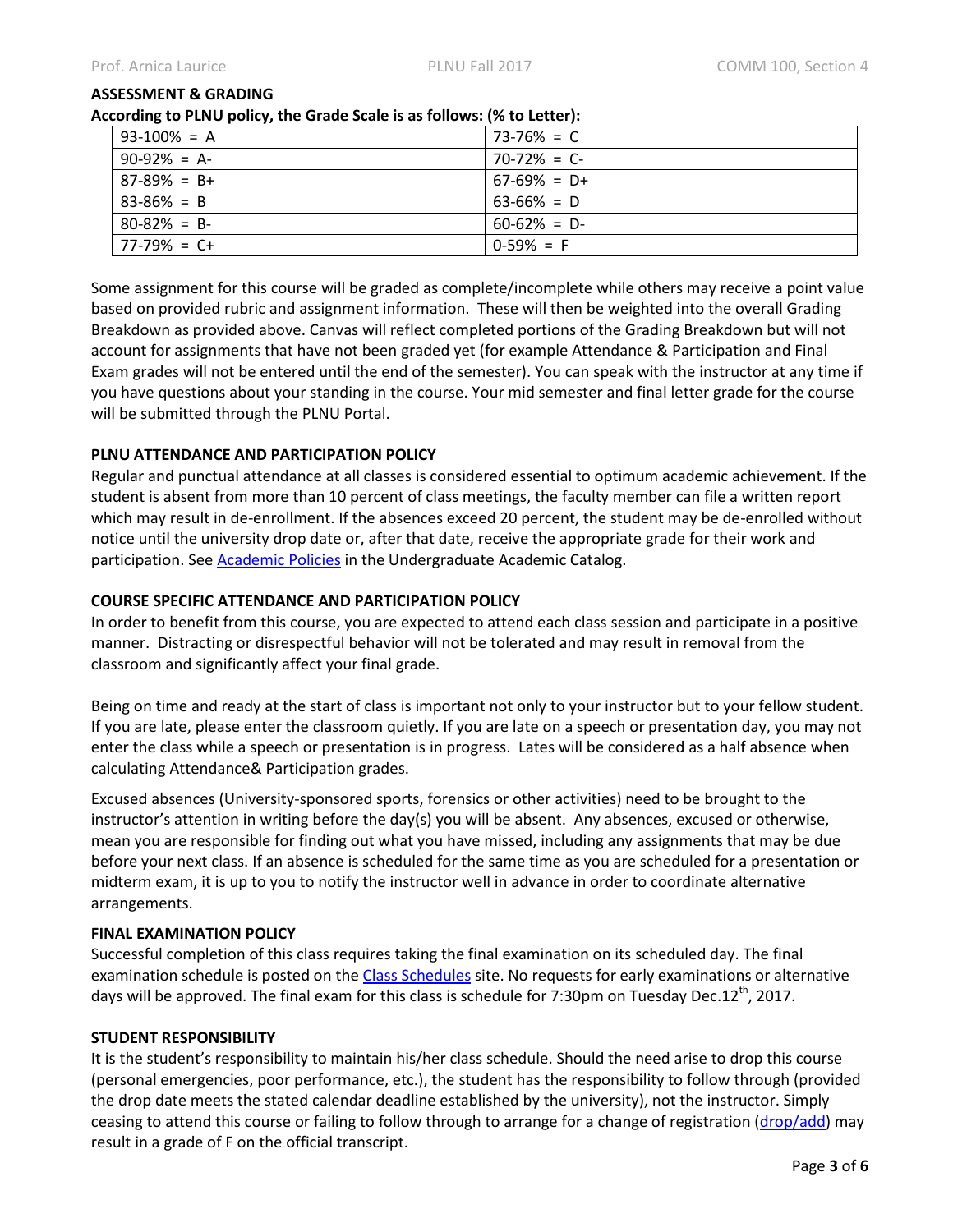# **USE OF TECHNOLOGY**

Technology can be a powerful tool for learning, communication, and collaboration. However, it can also be distracting and interfere in other levels of human interaction and syntheses of course material. Please keep cell phones on silent during class. Electronic devices such as laptops, tablets and smart phones, may be used on a limited basis during class with instructor approval, but instructor reserves the right to monitor or eliminate their use or welcome in class.

# **PLNU COPYRIGHT POLICY**

Point Loma Nazarene University, as a non-profit educational institution, is entitled by law to use materials protected by the US Copyright Act for classroom education. Any use of those materials outside the class may violate the law.

# **PLNU ACADEMIC HONESTY POLICY**

Students should demonstrate academic honesty by doing original work and by giving appropriate credit to the ideas of others. Academic dishonesty is the act of presenting information, ideas, and/or concepts as one's own when in reality they are the results of another person's creativity and effort. A faculty member who believes a situation involving academic dishonesty has been detected may assign a failing grade for that assignment or examination, or, depending on the seriousness of the offense, for the course. Faculty should follow and students may appeal using the procedure in the university Catalog. See [Academic Policies](http://catalog.pointloma.edu/content.php?catoid=18&navoid=1278) for definitions of kinds of academic dishonesty and for further policy information.

# **PLNU ACADEMIC ACCOMMODATIONS POLICY**

If you have a diagnosed disability, please contact PLNU's Disability Resource Center (DRC) within the first two weeks of class to demonstrate need and to register for accommodation by phone at 619-849-2486 or by e-mail at [DRC@pointloma.edu.](mailto:DRC@pointloma.edu) See [Disability Resource Center](http://www.pointloma.edu/experience/offices/administrative-offices/academic-advising-office/disability-resource-center) for additional information.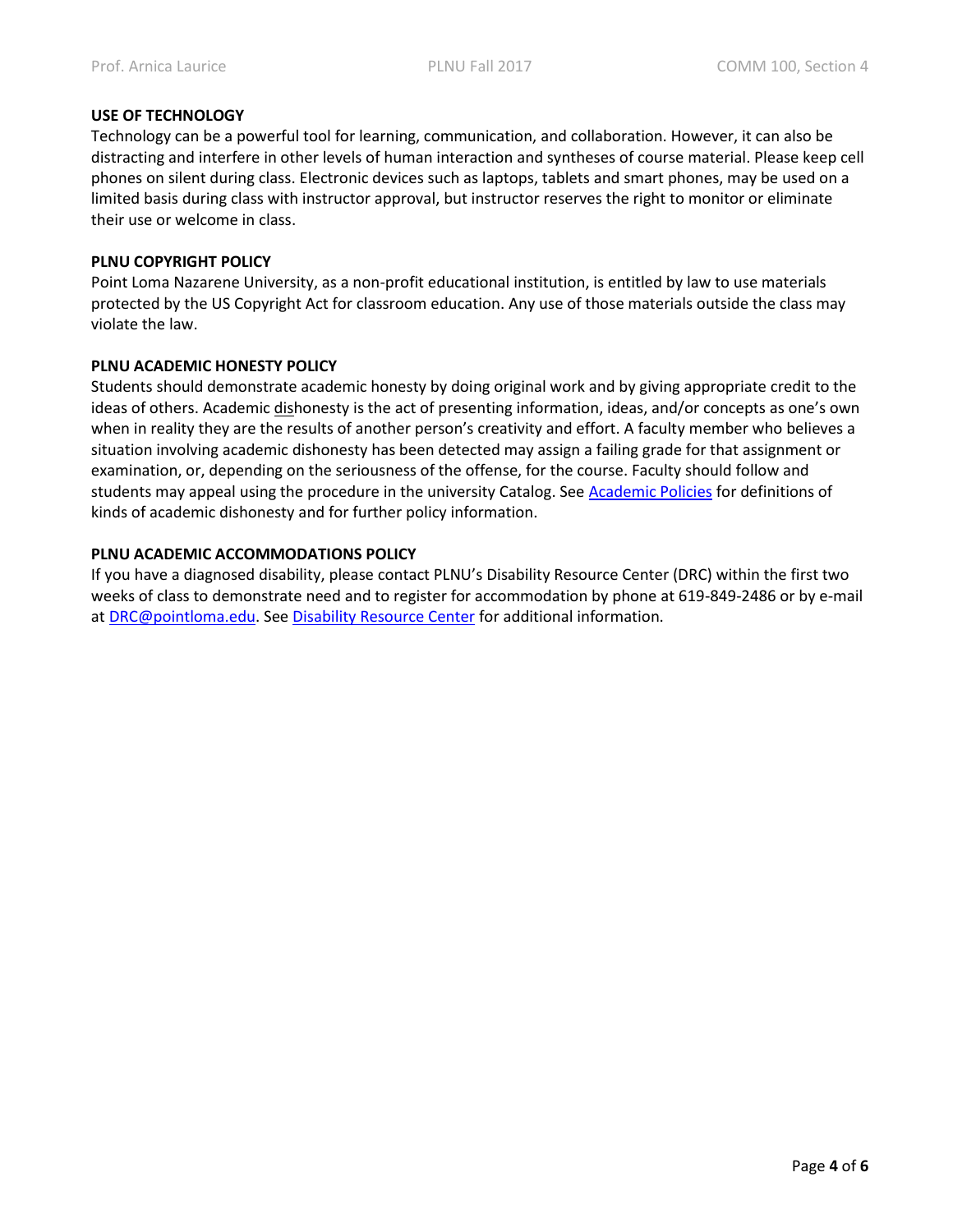# **Class Schedule**

| Class #        | <b>Date</b> | <b>Subject</b>                                                                                                                                                | <b>Chapter/Readings for Class</b>                                                                                                                                                                                                                                                                                                                                                                                                                                                                 | <b>Assignments</b>                                                                                                                                                                                                                                                                                                                                                                                         |
|----------------|-------------|---------------------------------------------------------------------------------------------------------------------------------------------------------------|---------------------------------------------------------------------------------------------------------------------------------------------------------------------------------------------------------------------------------------------------------------------------------------------------------------------------------------------------------------------------------------------------------------------------------------------------------------------------------------------------|------------------------------------------------------------------------------------------------------------------------------------------------------------------------------------------------------------------------------------------------------------------------------------------------------------------------------------------------------------------------------------------------------------|
| 1              | 9/5         | Why COMM 100?<br>Introductions, Syllabus,<br>$\bullet$<br>Expectations, etc.<br><b>Small Talk Challenge</b><br>$\bullet$<br>Group Project Intro.<br>$\bullet$ |                                                                                                                                                                                                                                                                                                                                                                                                                                                                                                   | <b>Start Group Project</b><br>Read article "Classical<br>$\bullet$<br>Rhetoric 101: An<br>Introduction", and<br>respond to discussion<br>on Canvas<br>Read article "Classical<br>Rhetoric 101: The Three<br><b>Means of Persuasion"</b><br>and respond to<br>discussion on Canvas<br>Read article "Classical<br>$\bullet$<br>Rhetoric 101: Logical<br>Fallacies" and respond<br>to discussion on<br>Canvas |
| $\overline{2}$ | 9/12        | Rhetoric 101<br>Why Rhetoric?<br>$\bullet$<br>The Art of Persuasion<br>$\bullet$<br>The Power of Logic<br>$\bullet$<br>Group Project work                     | McKay, Brett and Kate. "Classical<br>Rhetoric 101: An Introduction" The<br>Art of Manliness. The Art of<br>Manliness. 14 Nov. 2010. Web. 14<br>Nov. 2010.<br>McKay, Brett and Kate. "Classical<br>Rhetoric 101: The Three Means of<br>Persuasion" The Art of Manliness.<br>The Art of Manliness. 21 Dec. 2010.<br>Web. 21 Dec. 2010.<br>McKay, Brett and Kate. "Classical<br>Rhetoric 101: Logical Fallacies" The<br>Art of Manliness. The Art of<br>Manliness. 26 May 2011. Web. 26<br>May 2011. | Read Ch.1 of text<br>$\bullet$<br>Work on Group<br>Project                                                                                                                                                                                                                                                                                                                                                 |
| 3              | 9/19        | The Human Communication Process<br>Intra, Inter and Public<br>$\bullet$<br>Communication<br>Group Project work<br>$\bullet$                                   | "Communicating: A Social, Career<br>and Cultural Focus" Ch. 1                                                                                                                                                                                                                                                                                                                                                                                                                                     | Read Ch.11 & 14 of<br>$\bullet$<br>text<br>3 topic choices for<br>Informative Speech                                                                                                                                                                                                                                                                                                                       |
| 4              | 9/26        | <b>GROUP PRESENTATIONS</b><br>$\bullet$<br>Intro Informative Speeches<br>$\bullet$                                                                            | "Communicating: A Social, Career<br>and Cultural Focus" Ch. 11 & 14<br>Bring 3 topic choices for<br>$\bullet$<br>Informative Speech to class                                                                                                                                                                                                                                                                                                                                                      | Topic Sentence &<br>$\bullet$<br>Sources for<br><b>Informative Speech</b><br><b>Reflection Paper for</b><br>$\bullet$<br>group project due<br>Oct.3rd<br>Read Ch. 12 & 13 of<br>text                                                                                                                                                                                                                       |
| 5              | 10/3        | Planning & Presenting the<br>$\bullet$<br>Message                                                                                                             | "Communicating: A Social, Career<br>and Cultural Focus" Ch. 12 & 13                                                                                                                                                                                                                                                                                                                                                                                                                               | Outline<br>$\bullet$<br>Read Ch.2&3 of text<br>$\bullet$                                                                                                                                                                                                                                                                                                                                                   |
| 6              | 10/10       | Verbal & Non-Verbal<br>$\bullet$<br>Communication<br>Help with Informative Speeches<br>$\bullet$<br>Mid Term Prep                                             | "Communicating: A Social, Career<br>and Cultural Focus" Ch. 2 & 3<br>Bring Outline & Sources for<br>Informative Speech to class                                                                                                                                                                                                                                                                                                                                                                   | Study for Midterm<br>$\bullet$                                                                                                                                                                                                                                                                                                                                                                             |